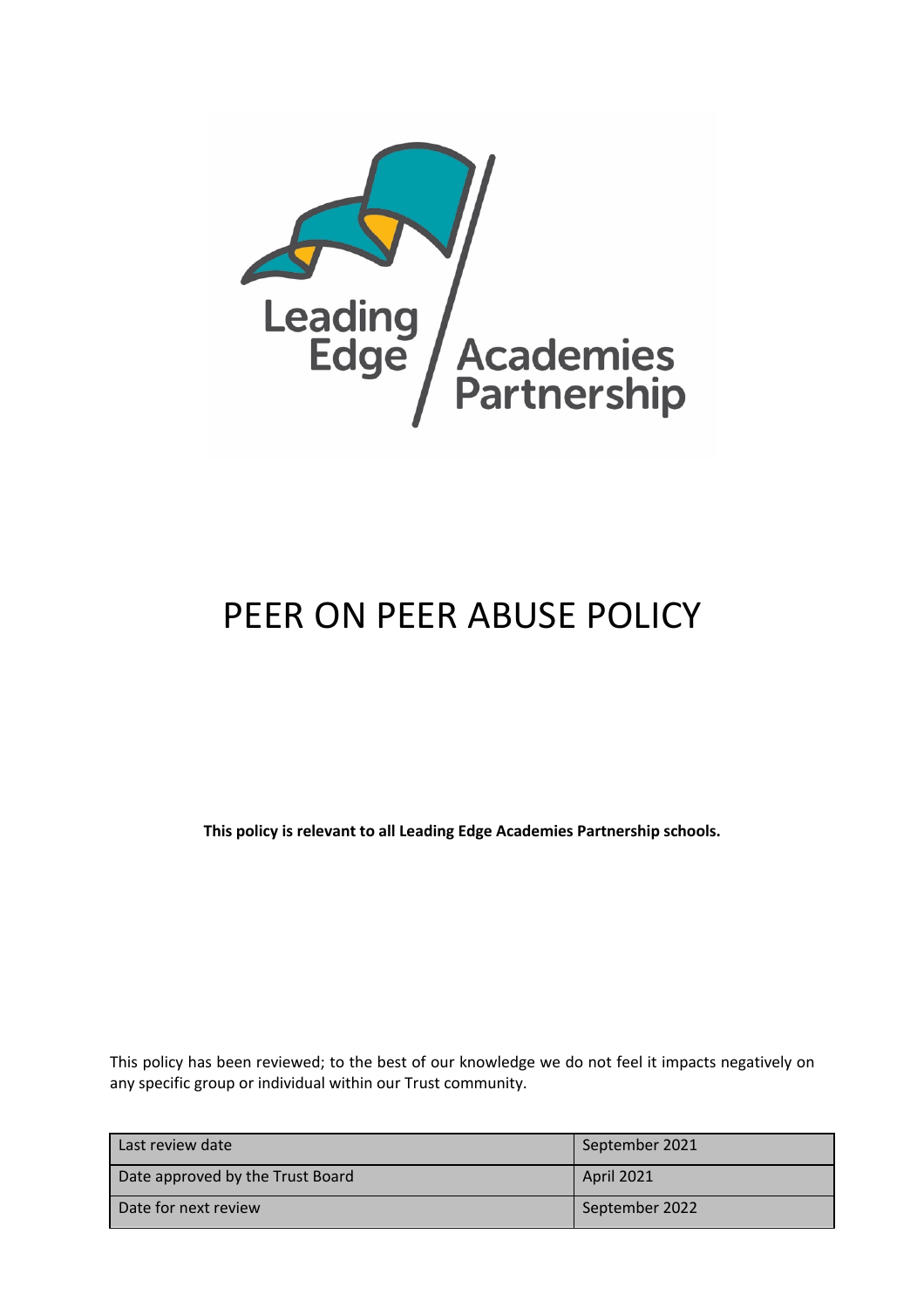# Table of Contents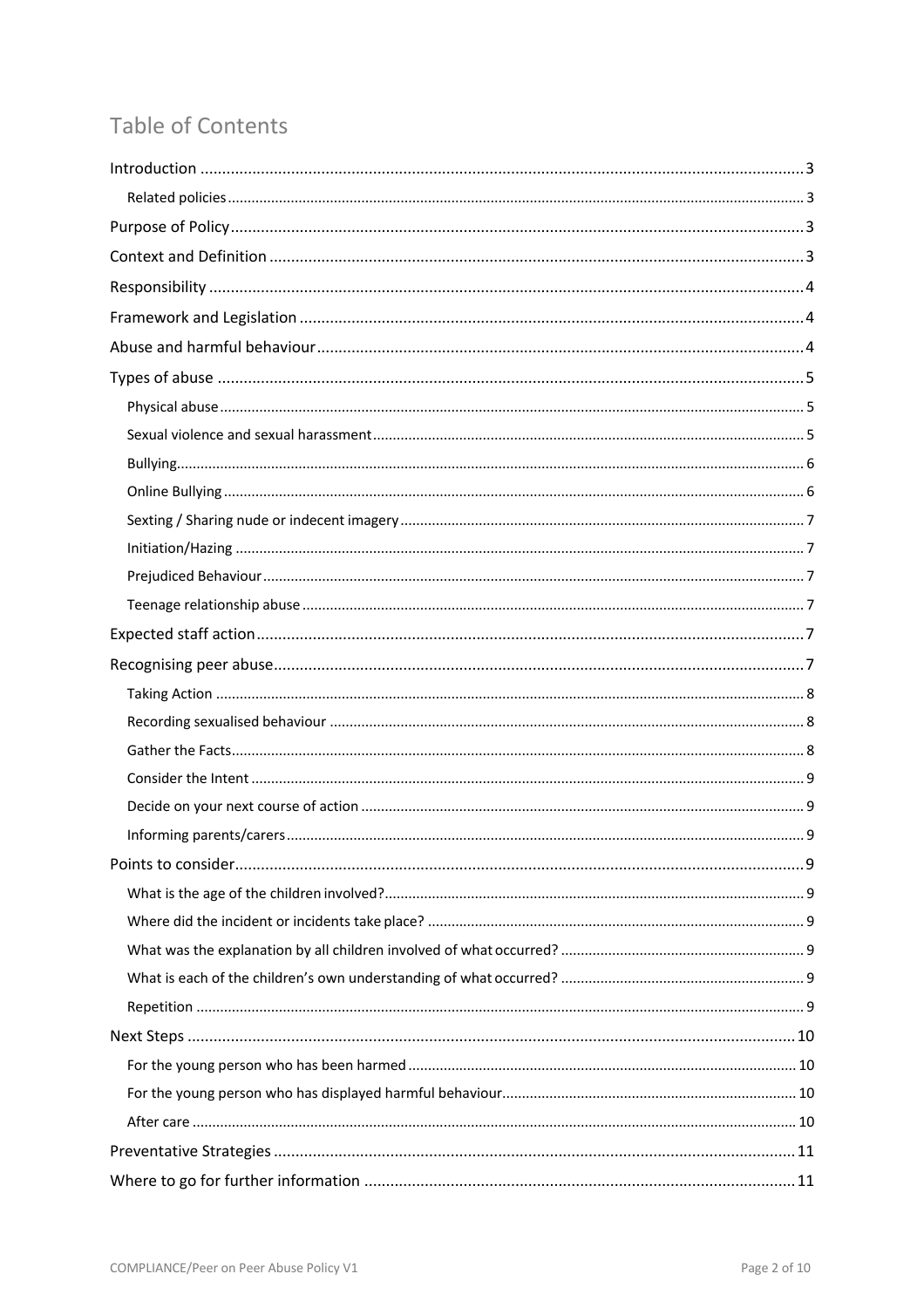# **Introduction**

The Leading Edge Academies Partnership (the 'Trust') is a team of school leaders that aim to be Leading Edge and pioneering in their approach to education and well-being. We are a growing family of likeminded schools that offer a values-based education to the communities we serve and welcome staff, workers, students, parents/carers and volunteers from all different ethnic groups and backgrounds.

The term 'Trust Community' includes all staff, trustees, governors, students, parents/carers, volunteers and visitors.

We are a values-based Trust, which means all actions are guided by our three 'Es' as follows:

- **Excellence** 'Outstanding quality'
- **Evolution** 'Continuous change'
- **Equity** 'Fairness and social justice'

This policy is based on the value of **'Equity'**

#### **Related policies**

We have the following policies in place, which should be read in conjunction with this policy:

- Anti-Bullying including Online Bullying Policy
- Safeguarding and Child Protection Policy
- Statement of Procedures for Managing Allegations of Abuse Against Staff
- Whistleblowing Policy
- Behaviour Policy
- Health & Safety Policy
- Online Safety Policy

# **Purpose of Policy**

The purpose of this policy is to explore some forms of peer on peer abuse. The policy also includes a planned and supportive response to the issues.

# **Context and Definition**

#### **Peer abuse is behaviour by an individual or group, intending to physically, sexually or emotionally hurt others.**

All staff should recognise that children are capable of abusing their peers. All staff should be aware of safeguarding issues from peer abuse including:

- bullying (including online bullying)
- physical abuse such as hitting, kicking, shaking, biting, hair pulling, or otherwise causing physical harm
- sexual violence and sexual harassment
- sexting (also known as youth produced sexual imagery); and
- initiation/hazing type violence and rituals. **This abuse can**:
	- o Be motivated by perceived differences eg on grounds of race, religion, gender, sexual orientation, disability or other differences
	- o Result in significant, long lasting and traumatic isolation, intimidation or violence to the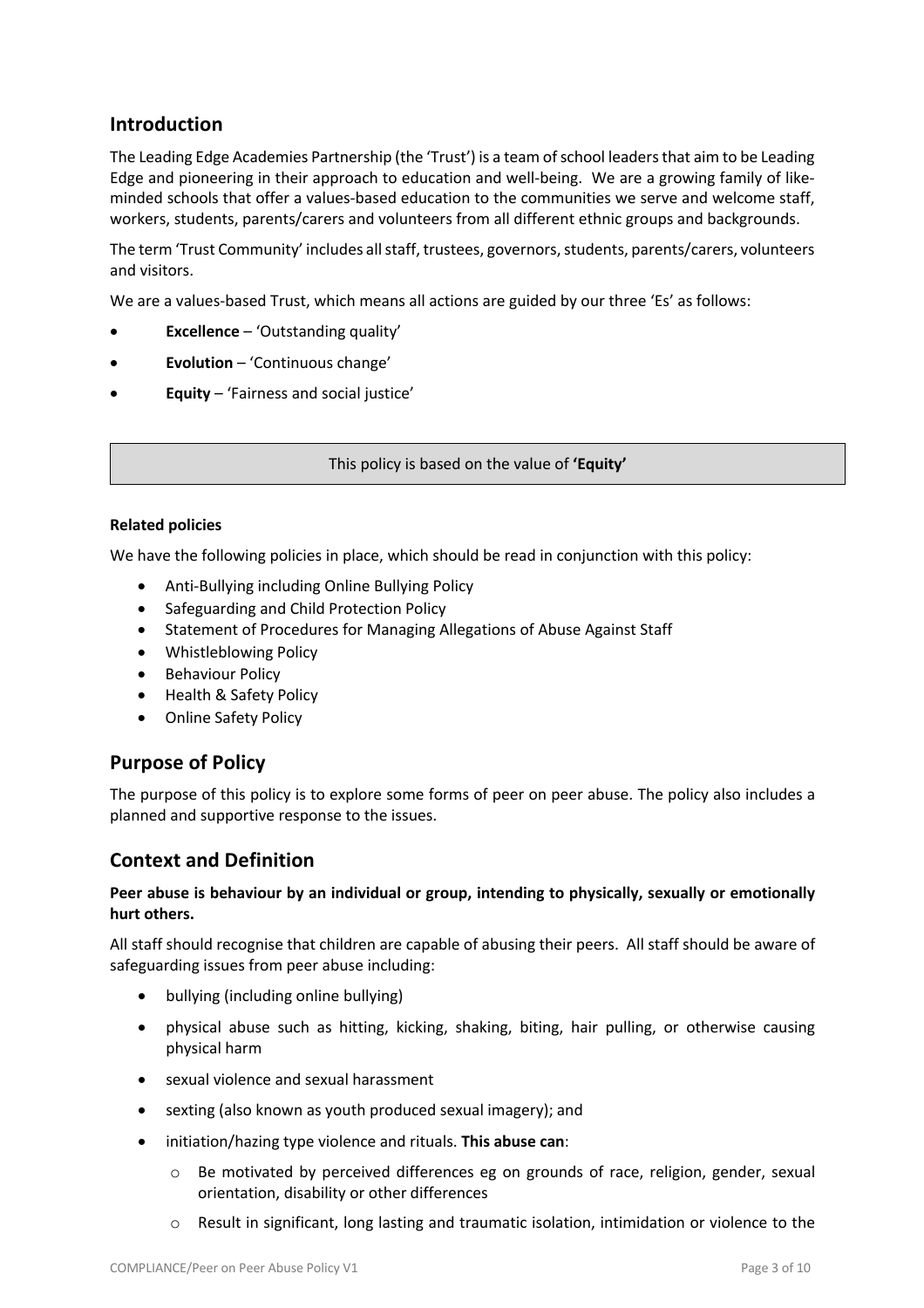victim; vulnerable adults are at particular risk of harm

Children or young people who harm others may have additional or complex needs, for example:

- Significant disruption in their own lives
- Exposure to domestic abuse or witnessing or suffering abuse
- Educational under-achievement
- Involved in crime

Stopping violence and ensuring immediate physical safety is the first priority of any education setting, but emotional bullying can sometimes be more damaging than physical. School staff, alongside their Designated Safeguarding Lead and/or Deputy, have to make their own judgements about each specific case and should use this policy guidance to help.

# **Responsibility**

Keeping Children Safe in Education (KCSIE), 2020 states that:

'*Governing bodies and proprietors should ensure their child protection policy includes procedures to minimise the risk of peer on peer abuse and sets out how allegations of peer on peer abuse will be investigated and dealt with*'.

It also emphasises that the voice of the child must be heard:

'*Governing bodies, proprietors and school or college leaders should ensure the child's wishes and feelings are taken into account when determining what action to take and what services to provide. Systems should be in place for children to express their views and give feedback. Ultimately, all system and processes should operate with the best interests of the child at their heart.'*

Peer on Peer abuse is referenced in the Safeguarding and Child Protection Policy. The sensitive nature and specific issues involved with peer on peer necessitate separate policy guidance.

In all Trust schools, we continue to ensure that any form of abuse or harmful behaviour is dealt with immediately and consistently to reduce the extent of harm to the young person, with full consideration to the impact on that individual child's emotional and mental health and well-being.

# **Framework and Legislation**

This policy is supported by the key principles of the Children's Act, 1989 that the child's welfare is paramount. Another key document is Working Together, 2018, highlighting that every assessment of a child, *'must be informed by the views of the child'.* (Working Together, 2018:21) This is echoed by Keeping Children Safe in Education, 2021 through ensuring procedures are in place in schools and settings to hear the voice of the child.

# **Abuse and harmful behaviour**

It is necessary to consider:

- what abuse is and what it looks like
- how it can be managed
- what appropriate support and intervention can be put in place to meet the needs of the individual
- what preventative strategies may be put in place to reduce further risk of harm.

Abuse is abuse and should never be tolerated or passed off as 'banter' or 'part of growing up'. It is important to consider the forms abuse may take and the subsequent actions required.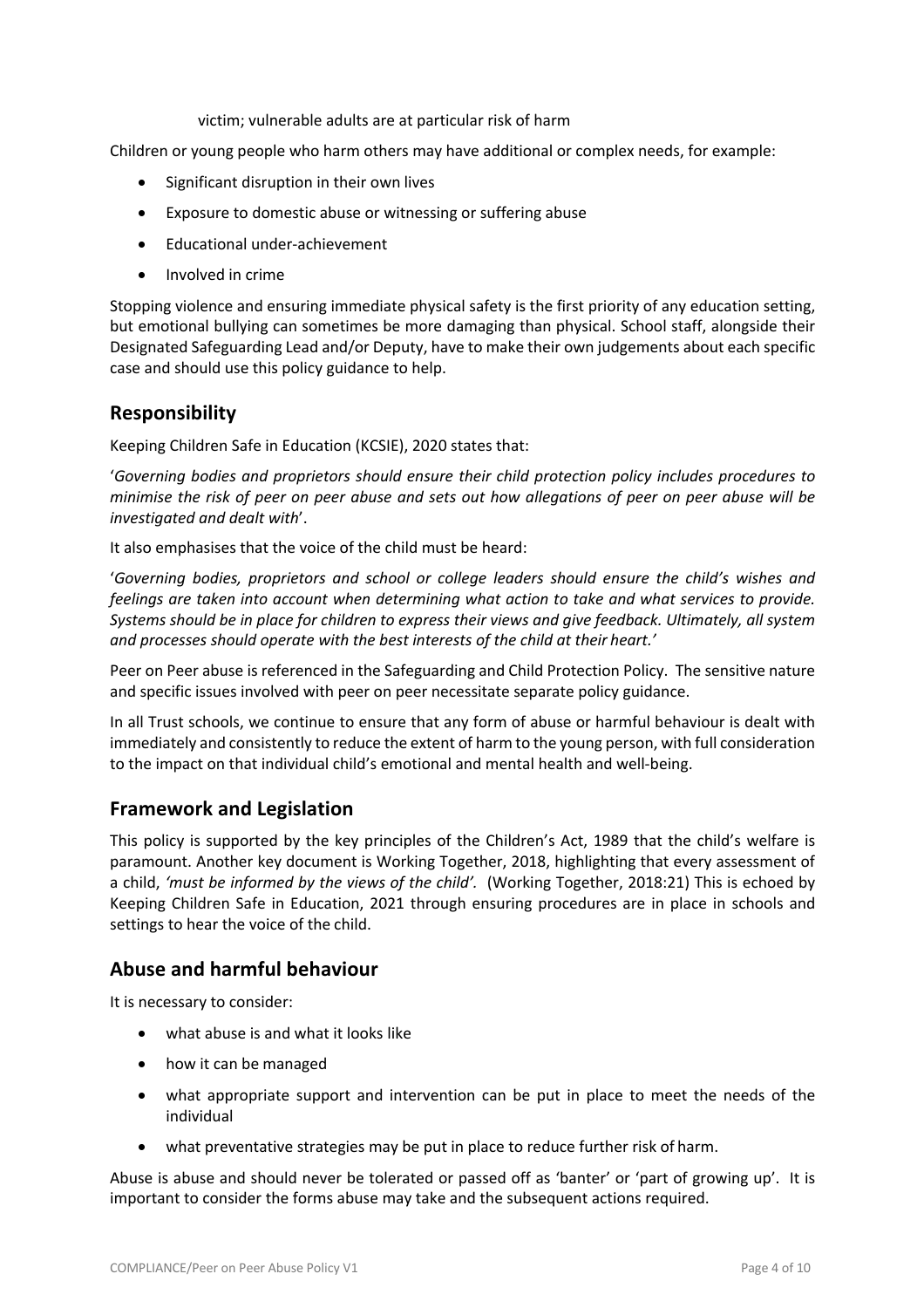- Children are vulnerable to abuse by their peers. Such abuse should be taken as seriously as abuse by adults and should be subject to the same child protection procedures.
- Children can abuse other children. This can include (but is not limited to) abuse within intimate partner relationships; bullying (including cyberbullying); sexual violence and sexual harassment; physical abuse such as hitting, kicking, shaking, biting, hair pulling, or otherwise causing physical harm; sexting and initiation/hazing type violence and rituals. (KCSIE 2021)
- Staff should not dismiss abusive behaviour as normal between young people and should not develop high thresholds before taking action.
- Staff should be aware of the potential uses of information technology for bullying and abusive behaviour between young people.
- Staff should be aware of the added vulnerability of children and young people who have been the victims of violent crime (for example mugging), including the risk that they may respond to this by abusing younger or weaker children.

The alleged perpetrator is likely to have considerable unmet needs as well as posing a significant risk of harm to other children. Evidence suggests that such children may have suffered considerable disruption in their lives, may have witnessed or been subjected to physical or sexual abuse, may have problems in their educational development and may have committed other offences. They may therefore be suffering, or be at risk of suffering, significant harm and be in need of protection. Any long-term plan to reduce the risk posed by the alleged perpetrator must address their needs.

# **Types of abuse**

There are many forms of abuse that may occur between peers and this list is not exhaustive. Each form of abuse or prejudiced behaviour is described in detail followed by advice and support on actions to be taken.

#### **Physical abuse**

This may include hitting, kicking, nipping/pinching, shaking, biting, hair pulling, or otherwise causing physical harm to another person. There may be many reasons why a child harms another and it is important to understand why a young person has engaged in such behaviour, including accidently before considering the action or punishment to be undertaken.

#### **Sexual violence and sexual harassment**

The DSL will follow the DfE Guidance: Sexual violence and sexual harassment between children in schools and colleges May 2018

https://www.gov.uk/government/publications/sexual-violence-and-sexual-harassment- betweenchildren-in-schools-and-colleges

This must always be referred immediately to the Designated Safeguarding Lead with consideration of:

- Managing internally
- Early Help
- MARU referral
- Reporting to the police

Sexual violence and sexual harassment can occur between two children of any age and sex. It can also occur through a group of children sexually assaulting or sexually harassing a single child or group of children.

Sexually harmful behaviour from young people is not always contrived or with the intent to harm others. There may be many reasons why a young person engages in sexually harmful behaviour and it may be just as distressing to the young person who instigates it as to the young person it is intended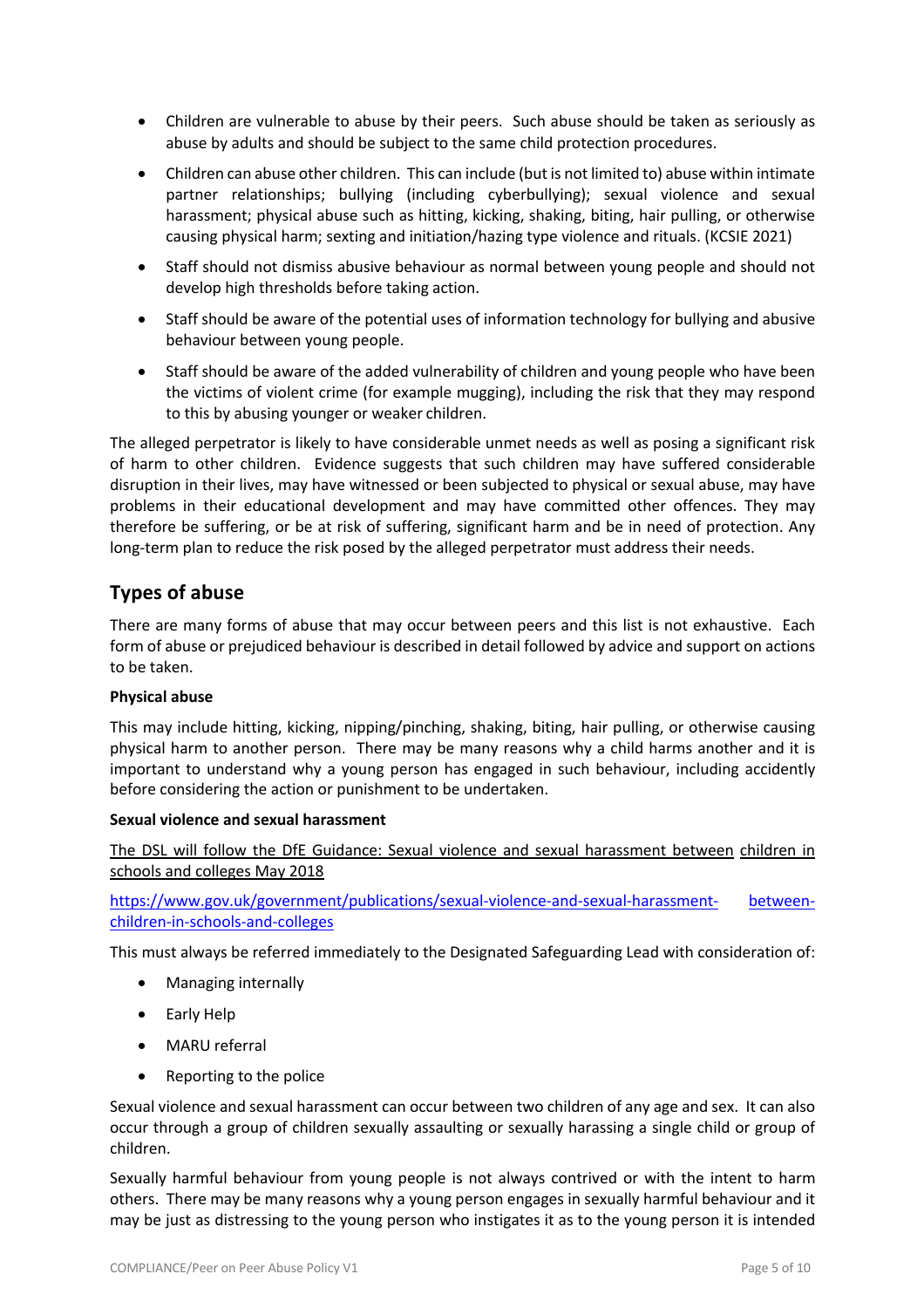towards. Sexually harmful behaviour may include

- inappropriate sexual language
- inappropriate role play
- sexual touching
- sexual assault/abuse.

Staff should be aware of the importance of:

- making clear that sexual violence and sexual harassment is not acceptable, will never be tolerated and is not an inevitable part of growing up
- not tolerating or dismissing sexual violence or sexual harassment as 'banter', 'part of growing up', 'just having a laugh' or 'boys being boys'; and
- challenging behaviours (potentially criminal in nature), such as grabbing bottoms, breasts and genitalia, flicking bras and lifting up skirts. Dismissing or tolerating such behaviours risks normalising them
- **Upskirting:** where someone takes a picture under a person's clothing (not necessarily a skirt) without permission and or knowledge, with the intention of viewing their genitals or buttocks (with or without underwear) to obtain sexual gratification, or cause the victim humiliation, distress or alarm. It is a criminal offence. Anyone of any gender, can be a victim.

#### **Bullying**

Bullying is unwanted, aggressive behaviour among school aged children that involves a real or perceived power imbalance. The behaviour is repeated, or has the potential to be repeated, over time. Both young people who are bullied and who bully others may have serious, lasting problems.

In order to be considered bullying, the behaviour must be aggressive and include:

- An Imbalance of Power: Young people who bully use their power, such as physical strength, access to embarrassing information, or popularity, to control or harm others. Power imbalances can change over time and in different situations, even if they involve the same people.
- Repetition: Bullying behaviours happen more than once or have the potential to happen more than once.

Bullying includes actions such as making threats, spreading rumours, attacking someone physically or verbally or for a particular reason eg size, hair colour, gender, sexual orientation, and excluding someone from a group on purpose.

#### **Online Bullying**

Online Bullying is the use of technology (social networking, messaging, text messages, e- mail, chat rooms etc.) to harass threaten or intimidate someone for the same reasons as stated above.

- Online bullying can take many forms
- Abusive or threatening texts, emails or messages
- Posting abusive comments on social media sites
- Sharing humiliating videos or photos of someone else
- Stealing someone's online identity
- Spreading rumours online
- Trolling sending someone menacing or upsetting messages through social networks, chatrooms or games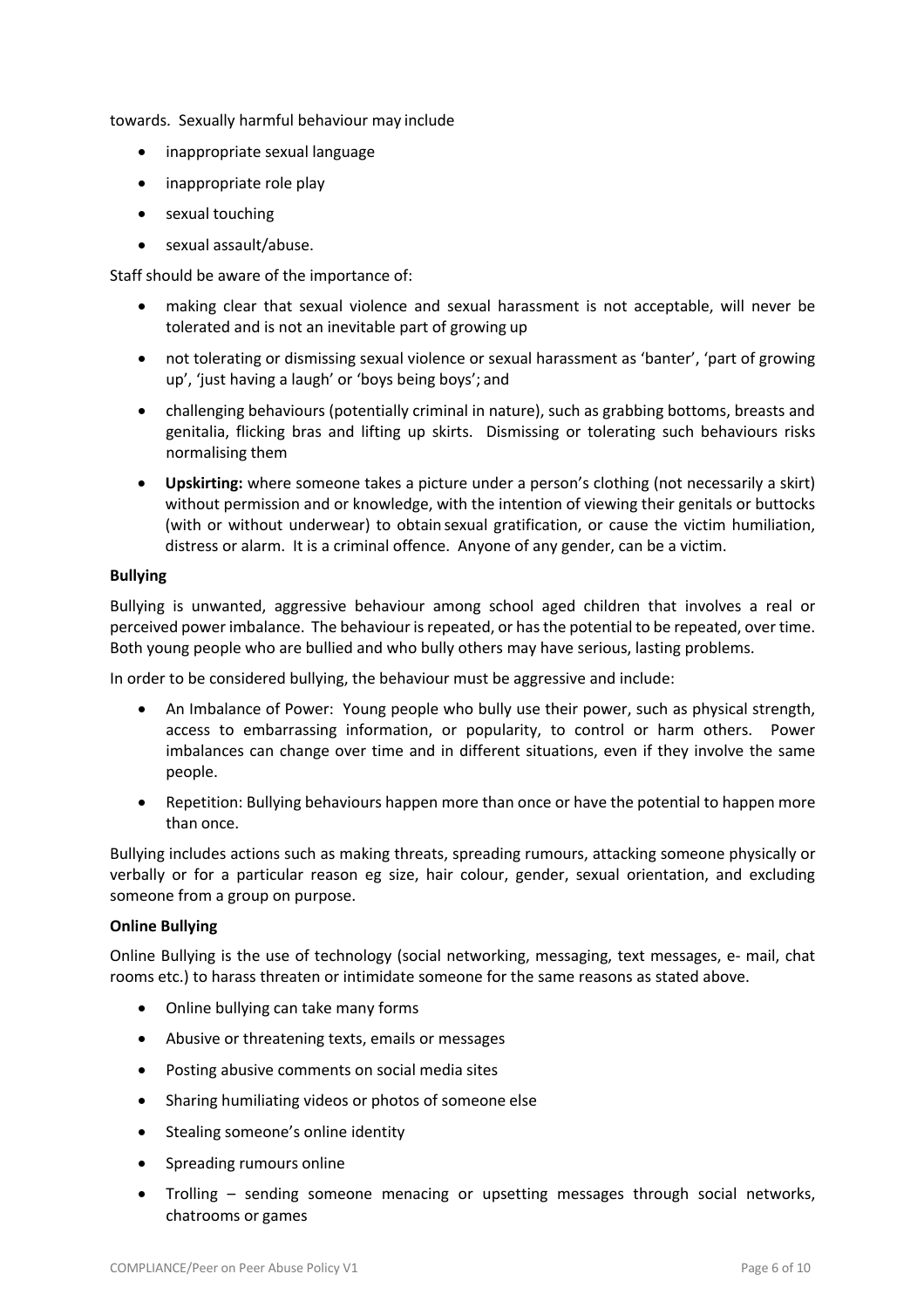- Developing hate sites about another person
- Prank calls or messages
- Group bullying or exclusion online
- Anonymous messaging
- Encouraging a young person to self-harm
- Pressuring children to send sexual messages or engaging in sexual conversations

#### **Sexting / Sharing nude or indecent imagery**

The term 'sexting' relates to the sending of indecent images, videos and/or written messages with sexually explicit content; these are created and sent electronically. They are often 'shared' via social networking sites and instant messaging services.

**Upskirting:** typically involves taking a picture under a person's clothing without them knowing, with the intention of viewing their genitals or buttocks to obtain sexual gratification, or cause the victim humiliation, distress or alarm. It is a criminal offence. Anyone of any gender, can be a victim.

This must always be referred immediately to the Designated Safeguarding Lead

DSL will follow the UKCIS: Sexting in schools and colleges 2020 guidance.

https://www.gov.uk/government/uploads/system/uploads/attachment\_data/file/551575/6.243 9 KG NCA Sexting in Schools WEB 1 .PDF

#### **Initiation/Hazing**

Hazing is a form of initiation ceremony that is used to induct newcomers into an organization, such as a private school, sports team etc. There are a number of different forms, from relatively mild rituals to severe and sometimes violent ceremonies. The ceremony welcomes newcomers by subjecting them to a series of trials which promote a bond between them. After the hazing is over, the newcomers also have something in common with older members of the organisation because they all experienced it as part of a rite of passage. Many rituals involve humiliation, embarrassment, abuse, and harassment.

#### **Prejudiced Behaviour**

The term prejudice-related bullying refers to a range of hurtful behaviour, physical or emotional or both, which causes someone to feel powerless, worthless, excluded or marginalised and which is connected with prejudices around belonging, identity and equality in wider society, for example, disabilities and special educational needs, ethnic, cultural and religious backgrounds, gender, home life, (for example in relation to issues of care, parental occupation, poverty and social class) and sexual identity.

#### **Teenage relationship abuse**

Teenage relationship abuse is a pattern of actual or threatened acts of physical, sexual, and/or emotional abuse, perpetrated by an adolescent (between the ages of 13 and 18) against a current or former partner. Abuse may include insults, coercion, social sabotage, sexual harassment, threats and/or acts ofphysical or sexual abuse. The abusive teen uses this pattern of violent and coercive behaviour, in a heterosexual or same gender relationship, in order to gain power and maintain control over the partner. This abuse may be child sexual exploitation.

# **Expected staff action**

Staff should consider the seriousness of the case and make a quick decision whether to inform the Designated Safeguarding Lead immediately before taking any further in-school actions.

# **Recognising peer abuse**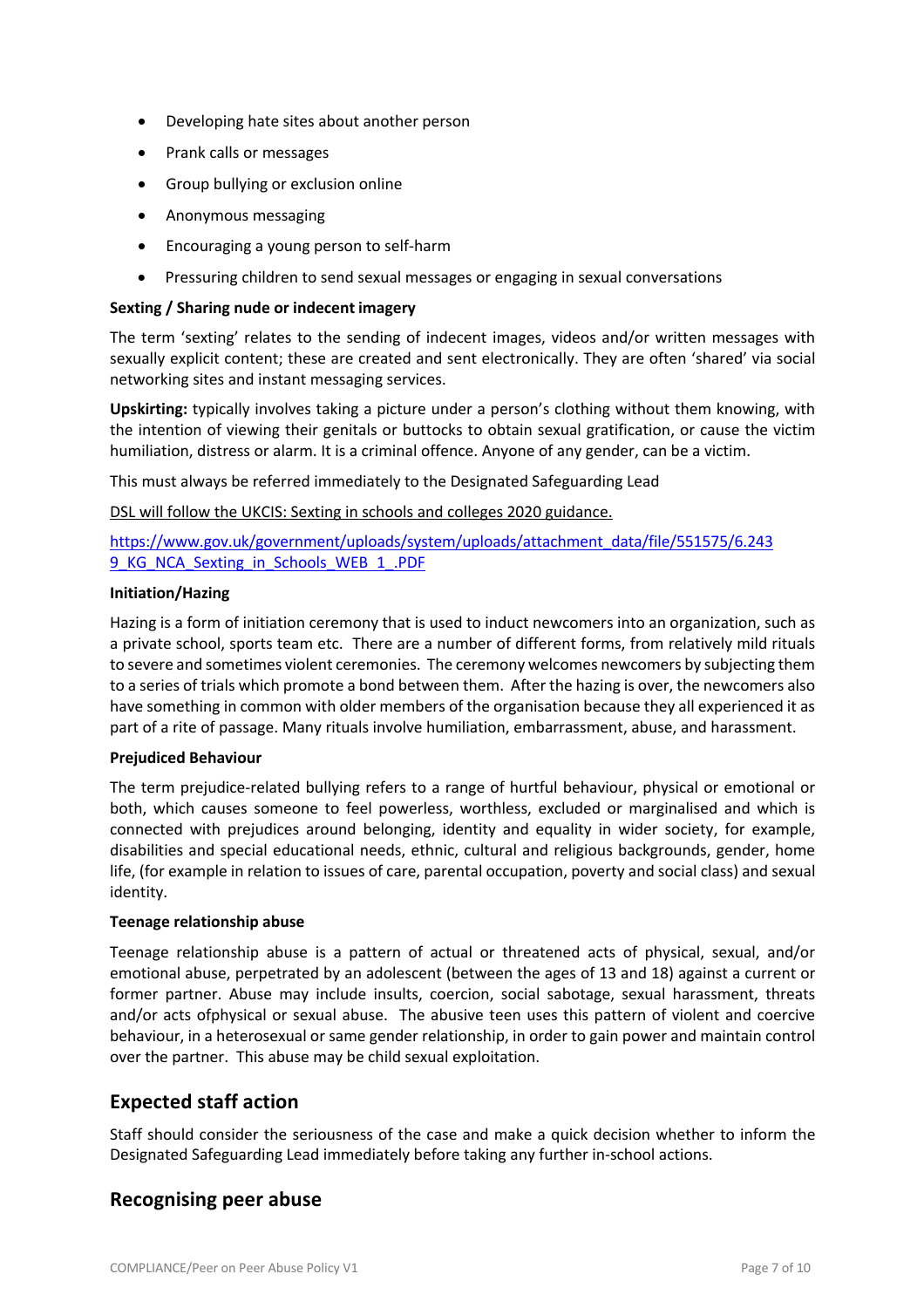An assessment of an incident between peers should be completed and consider:

- Chronological and developmental ages of everyone involved
- Difference in their power or authority in relation to age, race, gender, physical, emotional or intellectual vulnerability
- All alleged physical and verbal aspects of the behaviour and incident
- Whether the behaviour involved inappropriate sexual knowledge or motivation
- What was the degree of physical aggression, intimidation, threatening behaviour or bribery
- The effect on the victim
- Any attempts to ensure the behaviour and incident is kept a secret
- The child or young person's motivation or reason for the behaviour, if they admit that it occurred
- Whether this was a one-off incident, or longer in duration

It is important to deal with a situation of peer abuse immediately and sensitively. It is necessary to gather the information as soon as possible to get the true facts. It is equally important to deal with it sensitively and think about the language used and the impact of that language on both the children and the parents when they become involved. Avoid language that may create a 'blame' culture and leave a child labelled.

Staff will talk to the children in a calm and consistent manner. Staff will not be prejudiced, judgmental, dismissive or irresponsible in dealing with such sensitive matters.

#### **Taking Action**

- Always take complaints seriously
- Gain a statement of facts from the pupil(s)
- Assess needs of victim and alleged perpetrator
- Consider referral to Police or Social Care
- Contribute to multi-agency assessments
- Convene a risk management meeting
- Record all incidents and all action taken using the school online recording system (eg CPOMS, MyConcern etc)

#### **Recording sexualised behaviour**

- Be clear, explicit and non-avoidant, and avoid vague statements or euphemisms
- Record as soon as possible, as you can quickly forget or confuse detail
- Follow the prompts on your safeguarding and child protection recording form
- Use proper names for body parts but record exactly any language or vocabulary used by the child. Use the child's exact words in quotation marks.
- Note where and when the incident happened and whether anyone else was around.

#### **Gather the Facts**

Speak to all the young people involved separately, gain a statement of facts from them and use **consistent language** and **open questions** for each account. Ask the young people to tell you what happened. Use open questions, 'where, when, why, who'. (What happened? Who observed the incident? What was seen? What was heard? Did anyone intervene?). Do not interrogate or ask leading questions.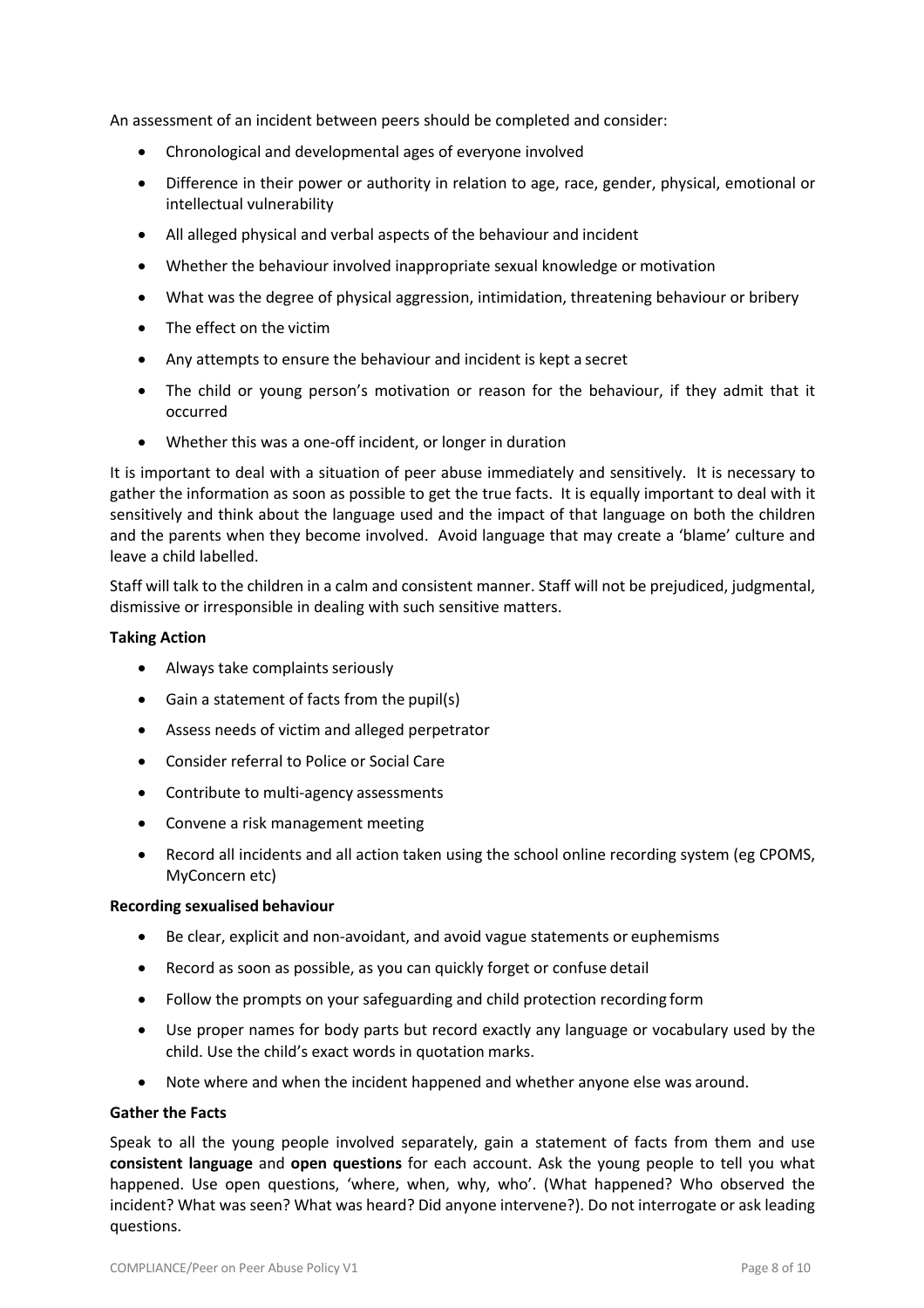#### **Consider the Intent**

Has this been a deliberate or contrived situation for a young person to be able to harm another?

#### **Decide on your next course of action**

If you believe any young person to be at risk of significant harm you must report to the Designated Safeguarding Lead immediately; they will follow the school's Safeguarding and Child Protection Policy.

If MARU and the police intend to pursue this further, they may ask to interview the young people in school or they may ask for parents to come to school to be spoken to. It is important to be prepared for every situation and the potential time it may take.

#### **Informing parents/carers**

The best way to inform parents/carers is face to face. Although this may be time consuming, the nature of the incident and the type of harm/abuse a young person may be suffering can cause fear and anxiety to parents/carers whether their child is the child who was harmed or who harmed another.

What if the pupil is 13+ and does not want to share with parents? Use the 'Gillick' test and the 'Fraser' guidelines.

https://www.nspcc.org.uk/preventing-abuse/child-protection-system/legal-definition-child- rightslaw/gillick-competency-fraser-guidelines/

In all circumstances where the risk of harm to the child is evident then the school should encourage the young person to share the information with their parent/carer (they may be scared to tell parents/carers that they are being harmed in any way).

#### **Points to consider**

#### **What is the age of the children involved?**

How old are the young people involved in the incident and is there any age difference between those involved? In relation to sexual exploration, children under the age of 5, in particular 1-4 year olds who are learning toileting skills may show a particular interest in exploration at around this stage. This, however, should not be overlooked.

#### **Where did the incident or incidents take place?**

Was the incident in an open, visible place to others? If so, was it observed? If not, is more supervision required within this particular area?

#### **What was the explanation by all children involved of what occurred?**

Can each of the young people give the same explanation of the incident and also what is the effect on the young people involved? Is the incident seen to be bullying for example, in which case regular and repetitive? Is the version of one young person different from another and why?

#### **What is each of the children's own understanding of what occurred?**

Do the young people know/understand what they are doing? Eg do they have knowledge of body parts, of privacy and that it is inappropriate to touch? Is the young person's explanation in relation to something they may have heard or been learning about that has prompted the behaviour? Is the behaviour deliberate and contrived? Does the young person have understanding of the impact of their behaviour on the other person?

#### **Repetition**

Has the behaviour been repeated to an individual on more than one occasion? In the same way it must be considered has the behaviour persisted to an individual after the issue has already been discussed or dealt with and appropriately resolved?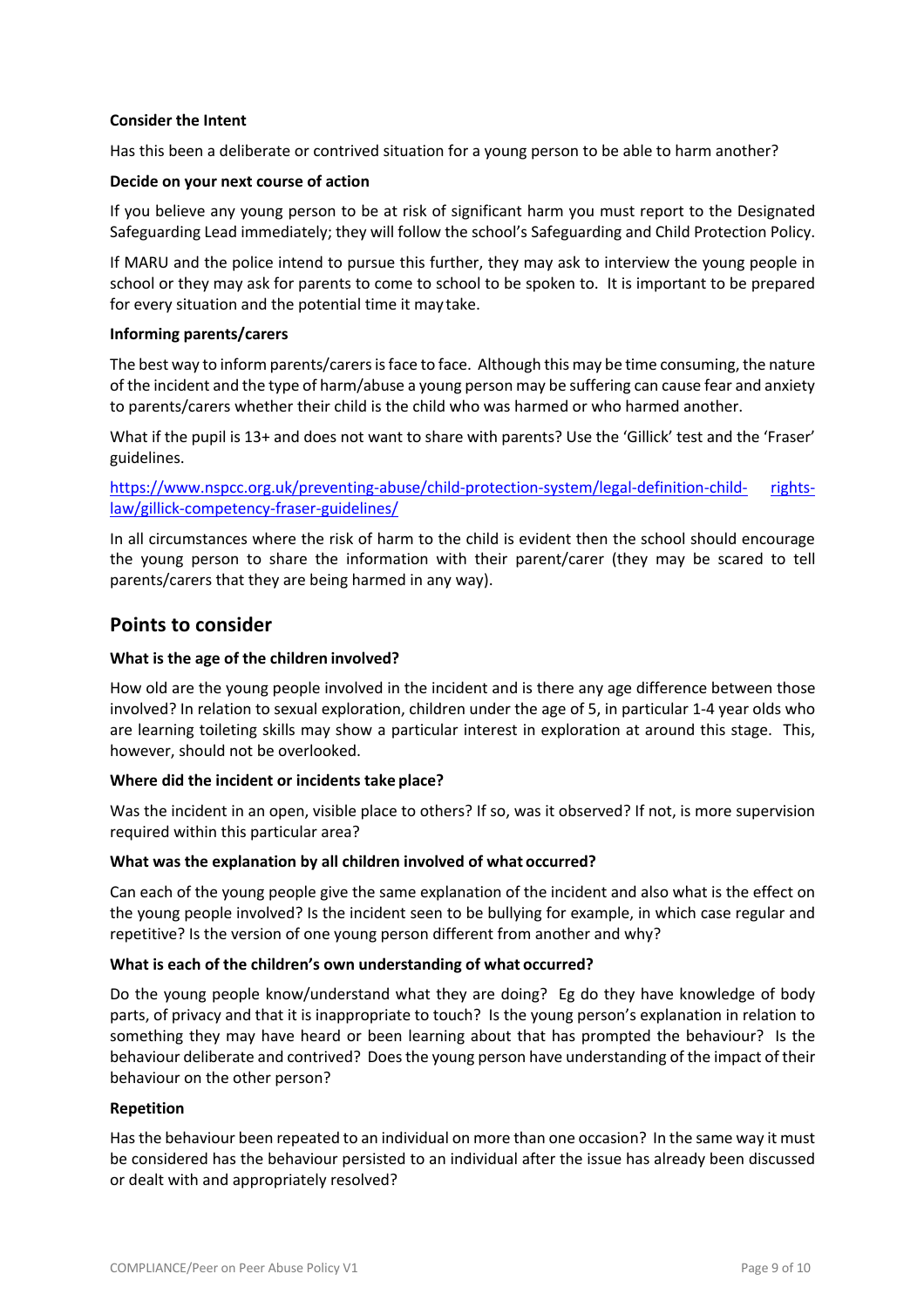# **Next Steps**

Once the outcome of the incident(s) has been established it is necessary to ensure future incidents of abuse do not occur again and consider the support and intervention required for those involved.

#### **For the young person who has been harmed**

What support they require depends on the individual young person. It may be that they wish to seek counselling or one to one support via a mentor. It may also be that they feel able to deal with the incident(s) on their own or with support of family and friends; in which case it is necessary that this young person continues to be monitored and offered support should they require it in the future. If the incidents are of a bullying nature, the young person may need support in improving peer groups/relationships with other young people, or some restorative justice work with all those involved may be required.

Other interventions that could be considered may target a whole class or year group for example a speaker on online bullying, relationship abuse etc. It may be that through the

continued curriculum of Relationship and Sex Education (from 2020), PSHE and SMSC that certain issues can be discussed and debated more frequently.

If the young person feels particularly vulnerable it may be that a risk assessment can be put in place for them whilst in school so that they have someone named that they can talk to, support strategies for managing future issues and identified services to offer additional support.

#### **For the young person who has displayed harmful behaviour**

It is important to find out why the young person has behaved in such a way. It may be that the young person is experiencing their own difficulties and may even have been harmed themselves in a similar way. In such cases support such as one to one mentoring or counselling may also be necessary.

Particular support from identified services may be necessary through an early help referral and the young person may require additional support from family members.

Once the support required to meet the individual needs of the young person has been met, it is important that the young person receives a consequence for their behaviour. This may be in the form of restorative justice eg making amends with the young person they have targeted if this has been some form of bullying. In the cases of sexually harmful behaviour it may be a requirement for the young person to engage in one to one work with a particular service or agency (if a crime has been committed this may be through the police or youth offending service). If there is any form of criminal investigation ongoing it may be that this young person cannot be educated on site until the investigation has concluded. In which case, the young person will need to be provided with appropriate support and education elsewhere.

It may be that the behaviour that the young person has displayed may continue to pose a risk to others, in which case an individual risk assessment may be required. This should be completed via a multiagency response to ensure that the needs of the young person and the risks towards others are measured by all of those agencies involved including the young person and their parents. This may mean additional supervision of the young person or protective strategies if the young person feels at risk of engaging in further inappropriate or harmful behaviour.

The school may also choose a punishment as a consequence such as exclusion or internal exclusion/inclusion/seclusion for a period of time to allow the young person to reflect on their behaviour.

#### **After care**

It is important that following the incident the young people involved continue to feel supported and receive help even if they have stated that they are managing the incident. Sometimes the feelings of remorse, regret or unhappiness may occur at a much later stage than the incident. It is important to ensure that the young people do not engage in any further harmful behaviour either towards someone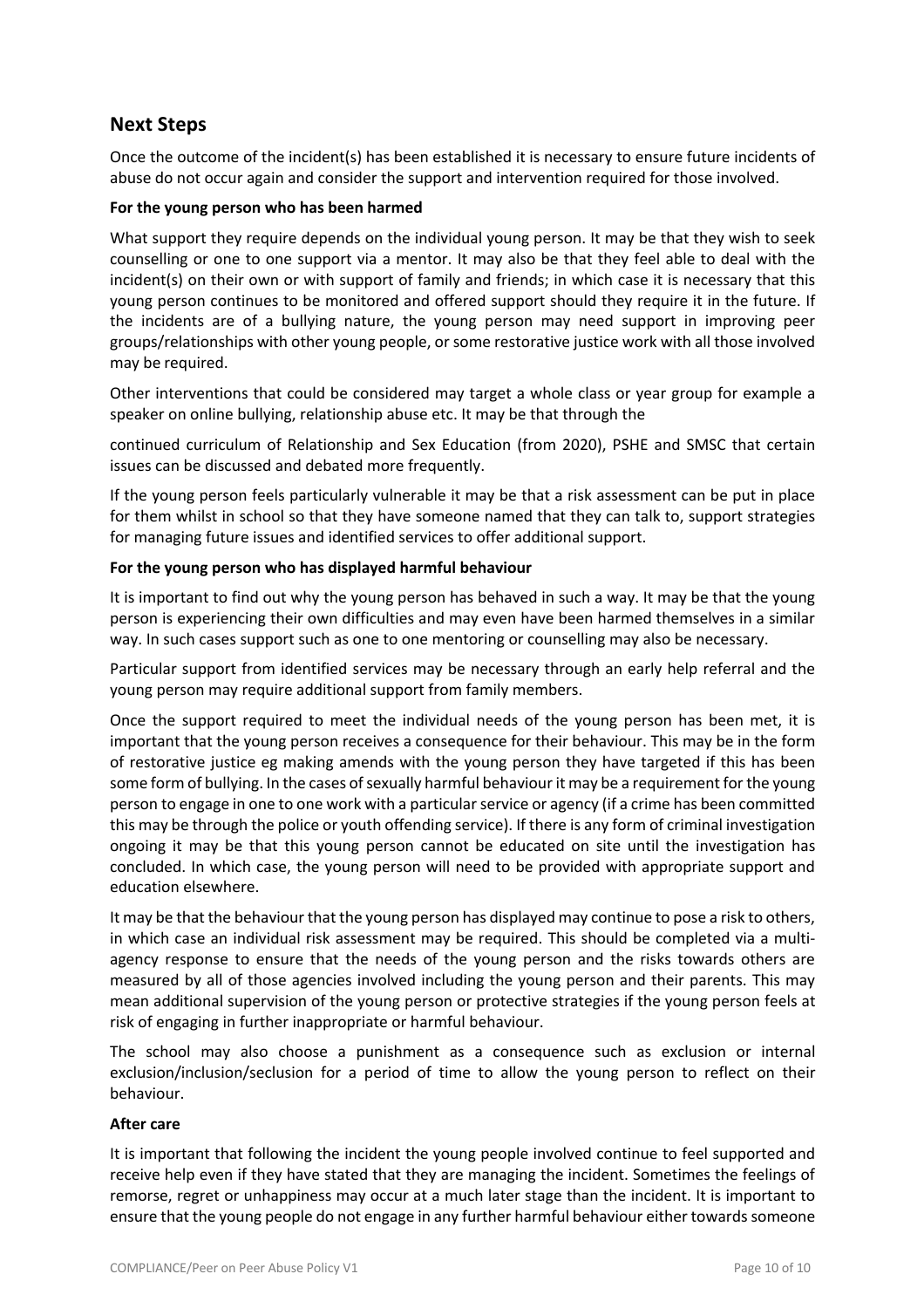else or to themselves as a way of coping (eg self-harm). For this reason, regular reviews with the young people following the incident(s) are imperative.

# **Preventative Strategies**

Peer on peer abuse can and will occur on any site even with the most robust policies and support processes. It is important to develop appropriate strategies to proactively prevent peer on peer abuse.

This school has an open environment where young people feel safe to share information about anything that is upsetting or worrying them. There is a strong and positive PSHE/SMSC curriculum that tackles such issues as prejudiced behaviour and gives children an open forum to talk things through rather than seek one on one opportunities to be harmful to one another. The school makes sure that 'support and report' signposting is available to young people.

Staff will not dismiss issues as 'banter' or 'growing up' or compare them to their own experiences of childhood. Staff will consider each issue and each individual in their own right before taking action.

Young people are part of changing their circumstances and, through school council and pupil voice for example, we encourage young people to support changes and develop 'rules of acceptable behaviour'. We involve pupils in the positive ethos in school; one where all young people understand the boundaries of behaviour before it becomes abusive.

# **Where to go for further information**

DfE: Statutory guidance: Working together to safeguard children, 2018 https://www.gov.uk/government/publications/working-together-to-safeguard-children--2

DfE: Statutory guidance: Keeping children safe in education, September 2021 https://assets.publishing.service.gov.uk/government/uploads/system/uploads/attachment\_data/file /1021914/KCSIE\_2021\_September\_guidance.pdf

DfE Guidance: Sexual violence and sexual harassment between children in schools and colleges, May 2018

https://www.gov.uk/government/publications/sexual-violence-and-sexual-harassment-betweenchildren-in-schools-and-colleges

DfE: Searching, screening and confiscation at school, January 2018 https://www.gov.uk/government/publications/searching-screening-and-confiscation

DfE: Preventing and Tackling Bullying, July 2017 https://www.gov.uk/government/publications/preventing-and-tackling-bullying

DfE: Statutory guidance School exclusion, May 2020 https://www.gov.uk/government/publications/school-exclusion

DfE: Teaching Online Safety in Schools, June 2019 https://www.gov.uk/government/publications/teaching-online-safety-in-schools

DfE: Relationship Education and Relationship and Sex Education, July 2020 https://www.gov.uk/government/publications/relationships-education-relationships-and-sexeducation-rse-and-health-education

DfE: Behaviour and discipline in schools, July 2020 https://www.gov.uk/government/publications/behaviour-and-discipline-in-schools

DfE: Mental health and behaviour in schools, November 2018 https://www.gov.uk/government/publications/mental-health-and-behaviour-in-schools--2

DfE: Children Missing Education, September 2016 https://www.gov.uk/government/publications/children-missing-education